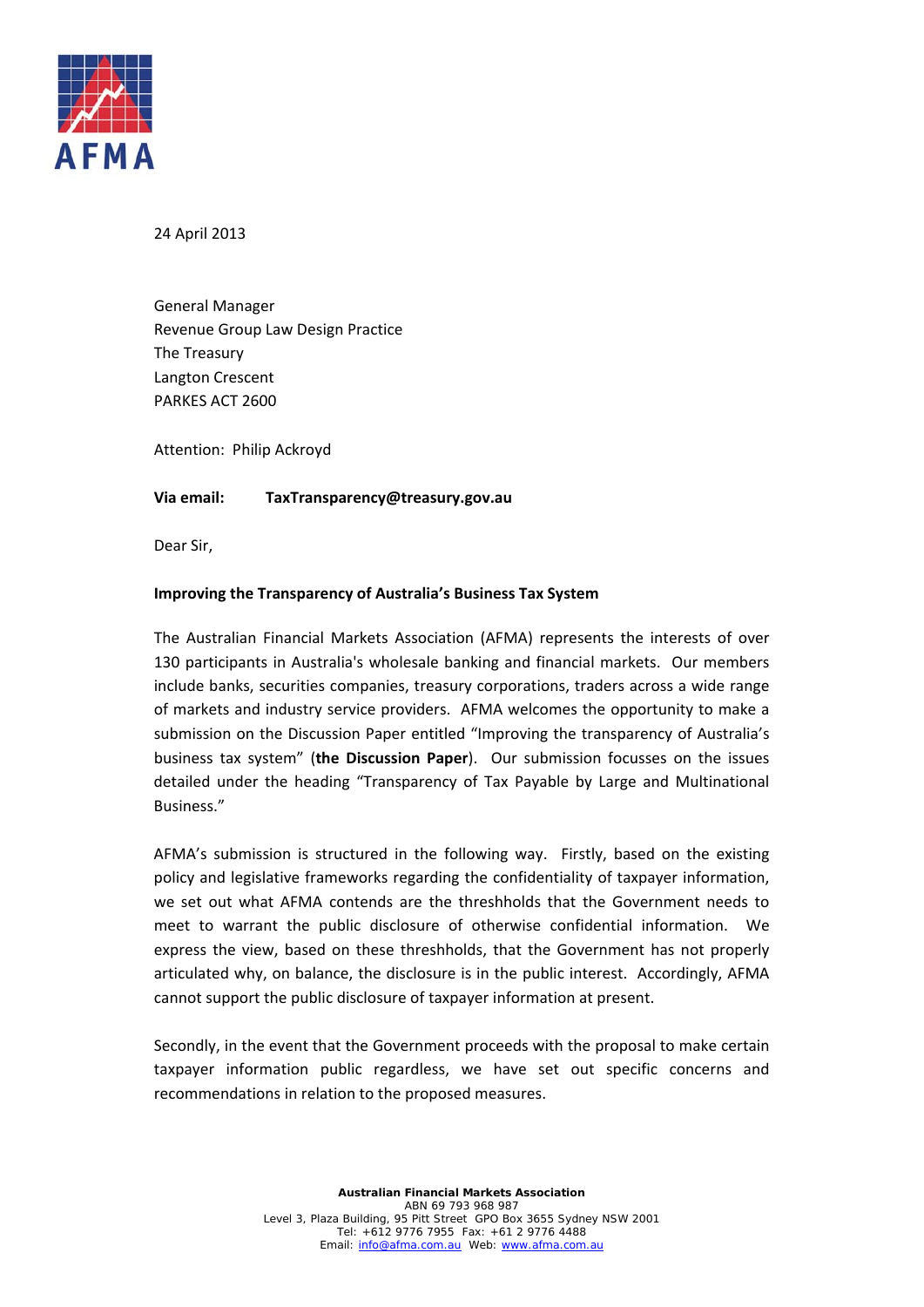We note that the gravity of the proposed changes are such that there needs to be significant consultation with affected entities to ensure that any proposed disclosures to the public are justifiable and appropriate. AFMA submits that there would need to be further consultation in respect of any proposed law that Governments seeks to introduce, if that is the path that the Government determines to make.

### **Part 1: Making the Case for Reform**

# *Fundamental right to confidentiality*

 The confidentiality of taxpayer information provided to a taxation officer is a fundamental tenet of the taxation administration systems of both Australia and global equivalents. For example, the OECD, in its publication "Keeping It Safe: The OECD Guide on the Protection of Confidentiality of Information Exchanged for Tax Purposes," acknowledged the importance of keeping taxpayer information private by stating:

 "Confidentiality of taxpayer information has always been a fundamental cornerstone of tax systems. In order to have confidence in their tax system and comply with their obligations under the law, taxpayers need to have confidence that the often sensitive financial information is not disclosed inappropriately."

 This position is consistent with the policy position that has been adopted in Australia and reflected in relevant Australian legislation. Even as recently as 2010, the Minister for Financial Services, the Honourable Bill Shorten MP, in announcing the passage of a bill in Parliament streamlining and improving tax secrecy and disclosure provisions (now  enshrined in Division 355 of the *Taxation Administration Act 1953* (**TAA**)), noted that taxpayers provide personal information to the Australian Taxation Office (**ATO**) on the basis that it remain confidential and said:

 "Taxpayers have an expectation to the right to privacy of all confidential information provided to the ATO."

 This position, which AFMA supports, was reflected in the Explanatory Memorandum to the Bill that introduced Section 355‐25 into the TAA, which stated:

 "The primary objective of the new framework is to protect the confidentiality of taxpayer information. Compliance with taxation laws could be adversely affected if taxpayers thought that their information could be readily disclosed."

#### *Disclosure warranted in the public interest*

 The objects clause to Division 355 of the TAA states that "The disclosure of information about the tax affairs of a particular entity is prohibited, except in specified circumstances. These exceptions are designed having regard to the principle that  disclosure of information should be permitted *only if the public benefit derived from the disclosure outweighs the entity's privacy* (emphasis added)."

 The exceptions that exist in Division 355 of keeping taxpayer information confidential include the following: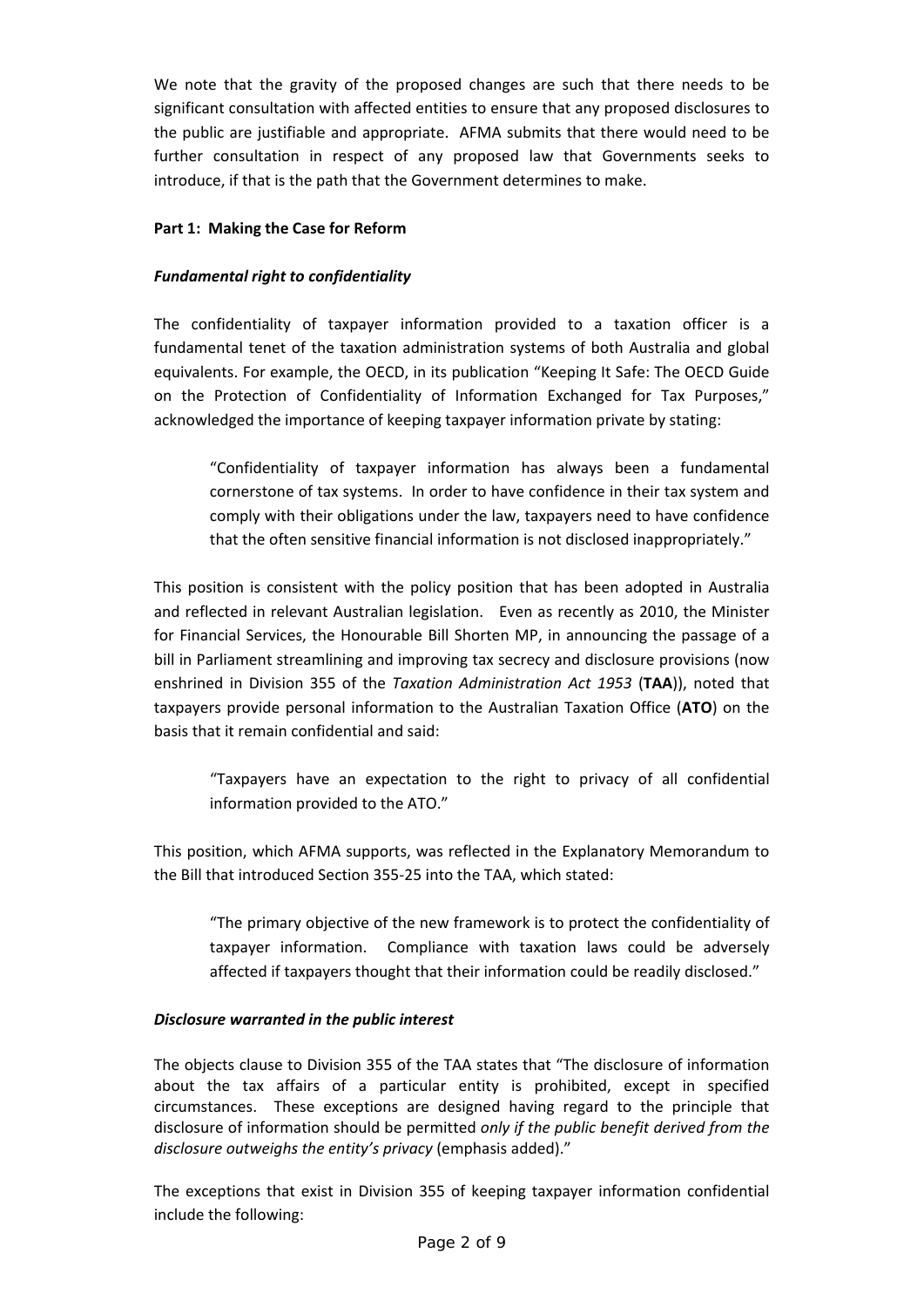- Disclosure to law enforcement agencies or courts/tribunals in respect of the investigation and prosecution for a serious offence;
- Disclosure to Australian government agencies to prevent or lessen a serious threat to the health and safety of either an individual or the public;
- Disclosure to the Treasury to allow the Treasurer to make decisions under the  *Foreign Acquisitions and Takeovers Act*;
- Disclosure to the Australian Securities and Investments Commission (**ASIC**) for the purpose of enforcing a law administered by ASIC; and
- Disclosure to the Fair Work Ombudsman to allow for the better targeting of compliance activity.

 The common element to each of these exceptions is existence of the strong public interest to rebut the presumption of confidentiality and tipping the balance towards disclosure. These exceptions show that in order to justify the disclosure of otherwise confidential information, it is incumbent on the Government to demonstrate that the public interest in such disclosure is sufficiently strong, that is, to use the words in Division 355 of the TAA, outweighs the entity's privacy.

# *Demonstrating breaching confidentiality is warranted*

 It is AFMA's view that the Government has failed to discharge its requirement in the Discussion Paper (or elsewhere) as to why the presumption of confidentiality is to be displaced in relation to the disclosure of otherwise confidential information for corporate taxpayers with total income in excess of \$100 million. In order to demonstrate that the disclosure is warranted, it would, in AFMA's view, be necessary to:

- (i) Set out the public interest objectives that would be served by the disclosure and articulate why these objectives are, on balance, more important than the maintenance of confidentiality; and
- (ii) Specifically demonstrate why the disclosure would further these objectives such that the making of the disclosure is in the public interest.

 The Discussion Paper states that the objectives of publication is to "enable the public to better understand the corporate tax system and engage in tax policy debates, as well as to discourage aggressive tax minimisation practices by large corporate entities." The Assistant Treasurer's Press Release from 4 February 2013 states that "(i)mproving the transparency of Australia's business tax system will encourage enterprises to pay their fair share of tax and discourage aggressive minimisation practices." AFMA agrees that the objectives of educating the public to better understand the corporate tax system and to discourage aggressive tax minimisation practices by large corporate entities are in the public interest.

 However, the Government needs to express why the objectives are sufficiently in the public interest to, in the words of Division 355 of the TAA, outweigh the entity's privacy. As noted above, to disclose otherwise confidential taxpayer information is a significant step given the existing policy and legislative frameworks and yet there is not any analysis as to why such a significant step is justified.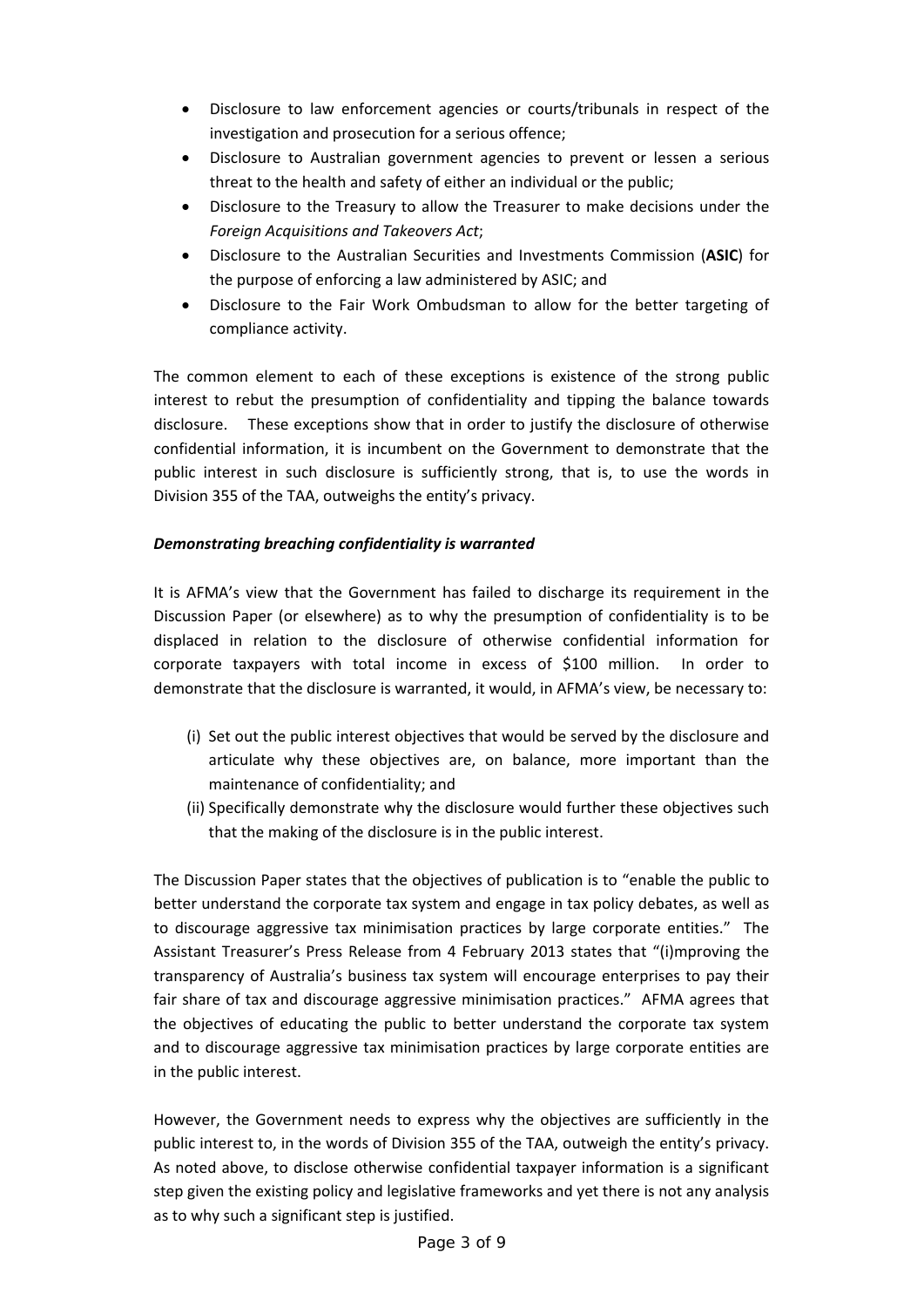Further, even if the proposition that the policy objectives objectives are sufficiently in the public interest so as to warrant the disclosure of confidential information, neither the Discussion Paper nor the Assistant Treasurer's Press Release of 4 February 2013 provide any basis as to why the disclosure of the tax information in any way promotes these objectives.

# In particular:

- In terms of the goal of educating the public on the corporate tax system and arming them with sufficient knowledge to engage in policy debates, in AFMA's view there is no reason as to why this goal cannot be pursued while preserving the confidentiality of taxpayer information. That is, the public can be educated on the basis of macro and publicly available information, especially noting the wealth of information that large corporate taxpayers provide to the ATO. Moreover, for the reasons set out below, the proposed particular disclosures of total income, taxable income and income tax payable (and these disclosures alone) may actually undermine the public's understanding of the tax system through being misleading, as opposed to informative; and
- There is no further articulation in the discussion paper as to why compelling the disclosure of certain information would discourage aggressive tax minimisation practices by large corporate entities. In some circumstances, the disclosure framework may incentivise taxpayers to adopt structures that ensure that they do not have total income exceeding \$100 million in a particular income year, so as to be removed from the disclosure requirement.

#### *Conclusion*

 In short, it is AFMA's view that it is necessary for the Government to make the case as to why the proposed disclosure of otherwise confidential taxpayer information is sufficiently in the public interest to justify the breach of privacy. Through neither explaining why the policy objectives are sufficiently in the public interest, nor explaining why the disclosures would promote such objectives, the Government has not provided sufficient justification as to why the reforms are warranted. Accordingly at this time, AFMA does not support the disclosure of taxpayer information to the public as countenanced by the Discussion Paper.

# **Part II: Specific Concerns and Recommendations**

## *ATO well‐resourced to promote policy objectives*

 AFMA notes that the information currently provided by "large corporate entities" to the ATO under current disclosure requirements is more than ever before. In addition to the disclosures in the Company Tax Return, large corporate entities are required to lodge some or all of the following:

- Capital Gains Tax Schedule;
- **•** International Dealings Schedule;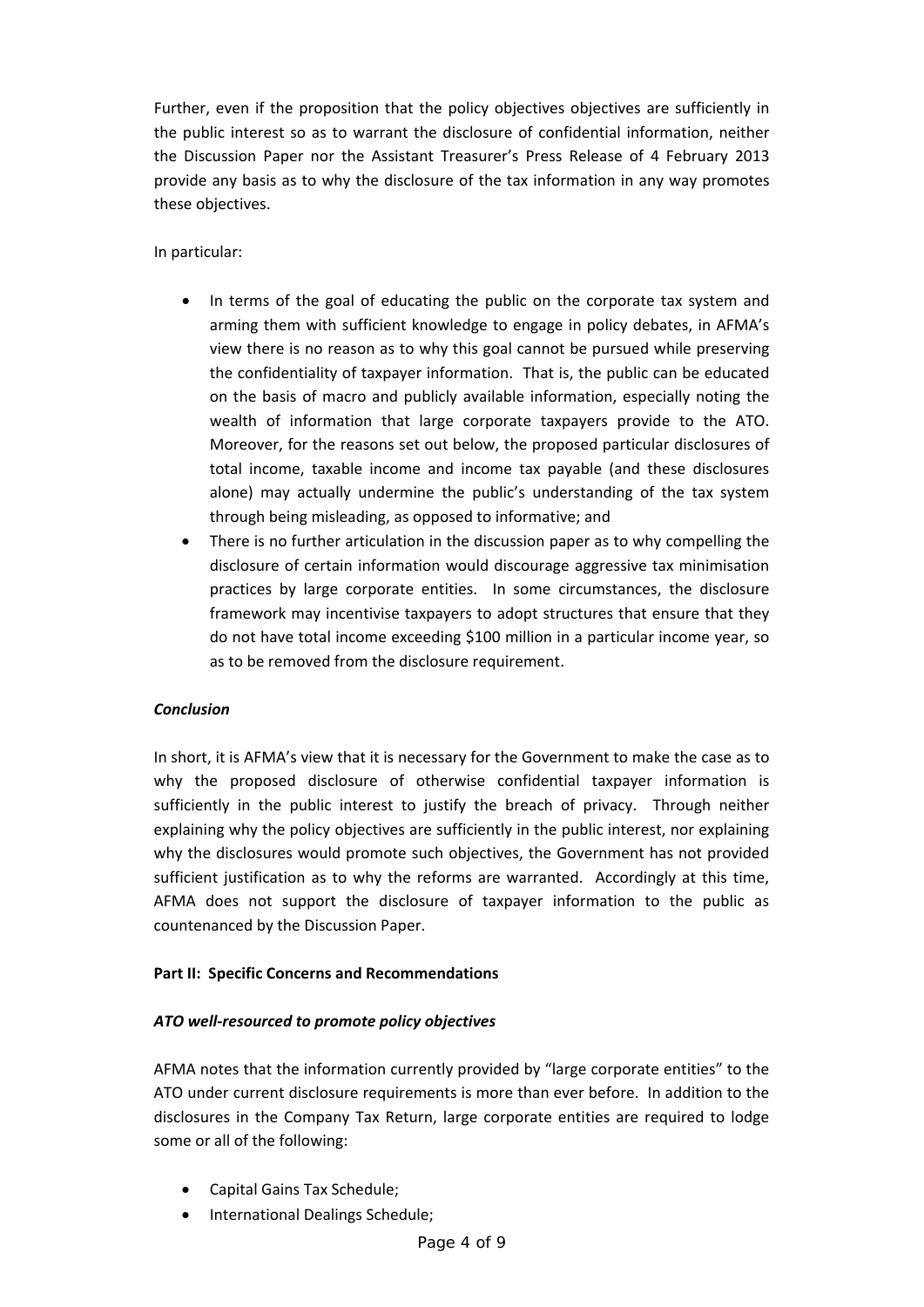- Losses Schedule;
- Capital Allowances Schedule;
- Research and Development Tax Incentive Schedule; and
- Reportable Tax Positions Schedule.

 The information provided by large corporate taxpayers allows the ATO to apply its Risk Differentiation Framework to determine the risks that exist within the large corporate entities. In particular, the new Reportable Tax Positions schedule requires taxpayers to disclose those positions that they may view as contentious or ambiguous in terms of interpretation. This will allow the ATO to properly focus their attention to the areas that the taxpayer believes may be a higher risk.

 Through its Pre‐Compliance Review process, the ATO is able to engage with taxpayers prior to the lodgement of the return so as to properly understand the taxpayers' business, commercial drivers, structures, governance processes and taxation risks, thereby allowing the ATO to undertake a real time assessment of the taxation risks.

 Given the extent of the information held by the ATO in respect of large corporate tax entities, AFMA believes that the ATO is best placed to promote the policy objectives that the Discussion Paper asserts warrant the public disclosure of taxpayer information. In relation to discouraging "aggressive tax minimisation practices," the wealth of information held by the ATO should allow the ATO to conduct appropriate compliance activities and prosecute those that have not adhered to their obligations with all of the powers available to the ATO as the administrator of Australia's tax system. Further, the ATO is armed with all of the information that would be required to educate the public on the practices and issues associated with taxpayers in different industries/demographics, and could do so without breaching existing confidentiality provisions.

# *Proposed disclosures not address "stateless income"*

 AFMA understands that one of the principal reasons for Treasury proposing the disclosure of taxpayer information is a concern regarding "stateless income," which broadly has been defined as:

 "income derived by a multinational group from business activities in a country other than the domicile, however defined, of the group's ultimate parent company, but which is subject to tax only in a jurisdiction that is not the location of the firm's customers or the factors of production through which the income was derived...<sup>1</sup>"

 Based on the proposals set out in the Discussion Paper, in order for a corporate tax entity to have its information disclosed to the public, it would be necessary for the taxpayer to have disclosed total income on the company tax return in excess of \$100 million. This disclosure would be in respect of income derived in Australia, i.e. not

<sup>-</sup> $^{1}$  Edward D. Kleinbard, Stateless Income, 11 Fla. Tax Review (699) Page 5 of 9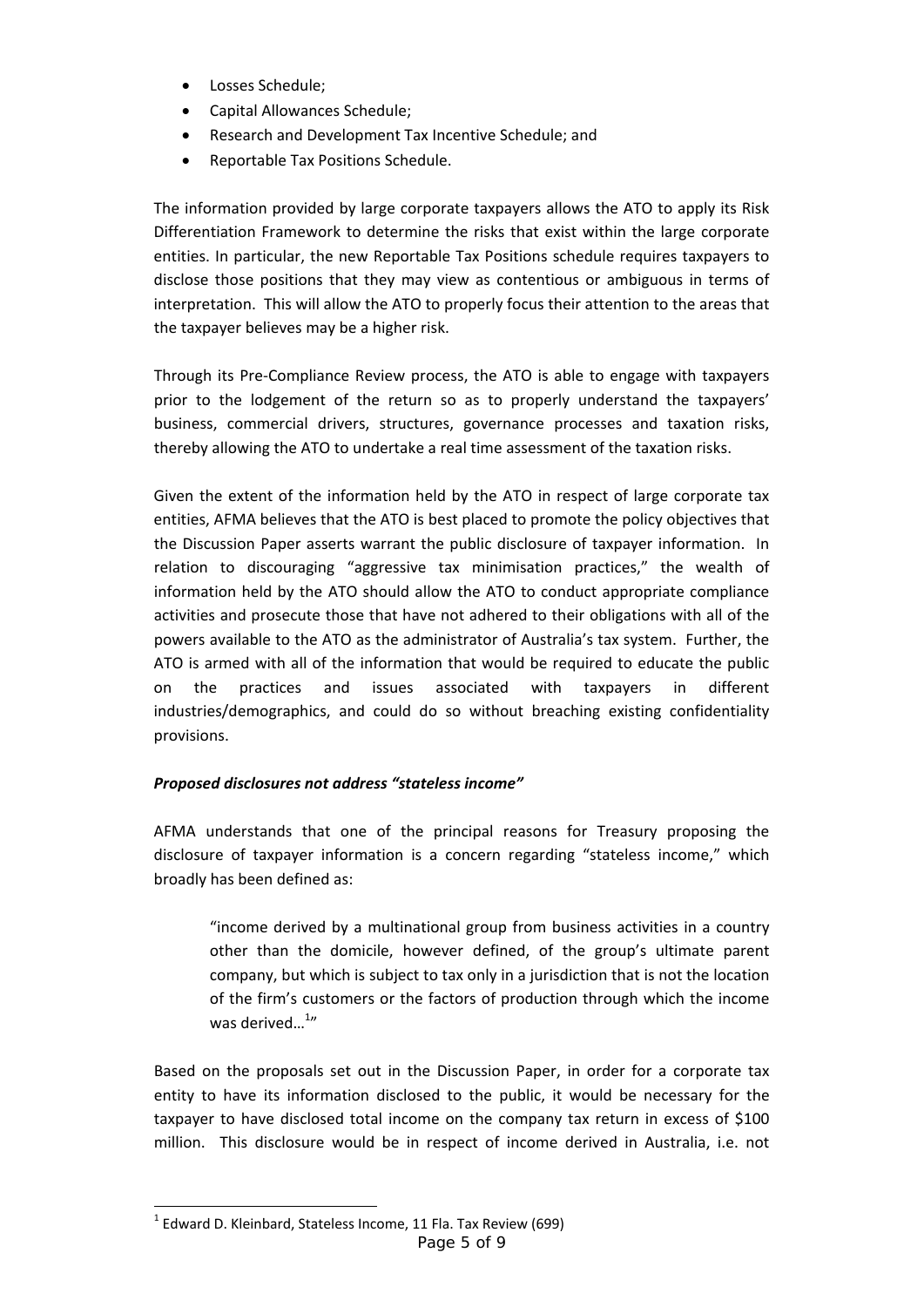attributable to an overseas operation or permanent establishment, and hence will generally comprise income that is sourced in Australia for tax purposes.

 To the extent that a corporate tax entity does not derive Australian sourced income, through the use of structures that give rise to "stateless income," such income may not be included in the "total income" disclosed at Item 6 of the Company Tax Return. Accordingly, as the corporate tax entity will not exhibit total income in excess of \$100 million, its information will not be disclosed.

 Hence, the framework for disclosure as set out in the Discussion Paper would not allow for the disclosure of information regarding structures about which concern has been expressed. Of greater concern is that the disclosure framework could incentivise taxpayers to adopt structures that reduce total income to below \$100 million so as to escape the disclosure requirement.

# *Disclosure of reported total income*

 It is proposed that corporate tax entities with a "total income" of more than \$100 million will have the following information disclosed:

- Reported total income;
- Taxable income; and
- Income tax payable.

 The discussion paper notes that the concept of an entity's "total income" is not defined in the tax laws and it is envisaged that the Commissioner will rely on the disclosure at question 6 of the Company Tax Return. The Discussion Paper concedes that the term "total income" is not one that is defined in the tax law. AFMA has two principal concerns with this approach.

 Firstly, disclosing a number that has not been defined in the tax law and is not a concept understood by anyone apart from taxation compliance professionals, is at odds with the stated objective of the proposed disclosures of helping the public better understand the corporate tax system. Enhancing the understanding of the system should build on whatever base of knowledge is held by the public at present, not introduce novel concepts.

 Secondly, the concept of total income as disclosed at Item 6 of the Company Tax Return bears no resemblance to the economic performance of the entity, as it is a gross concept and does not take into account expenditure. Accordingly, corporate tax entities that suffer an economic loss in a particular income year, but with total income in excess of \$100 million, will still have their information disclosed to the public, in a form that does not reveal that the entities were in losses.

 The propensity of this disclosure to mislead is exacerbated when it is considered across different industry segments. For example, an entity carrying on a banking operation will generally have interest expense that is approximately equal to interest income. Commercially, the appropriate metric of the income of the bank is the net difference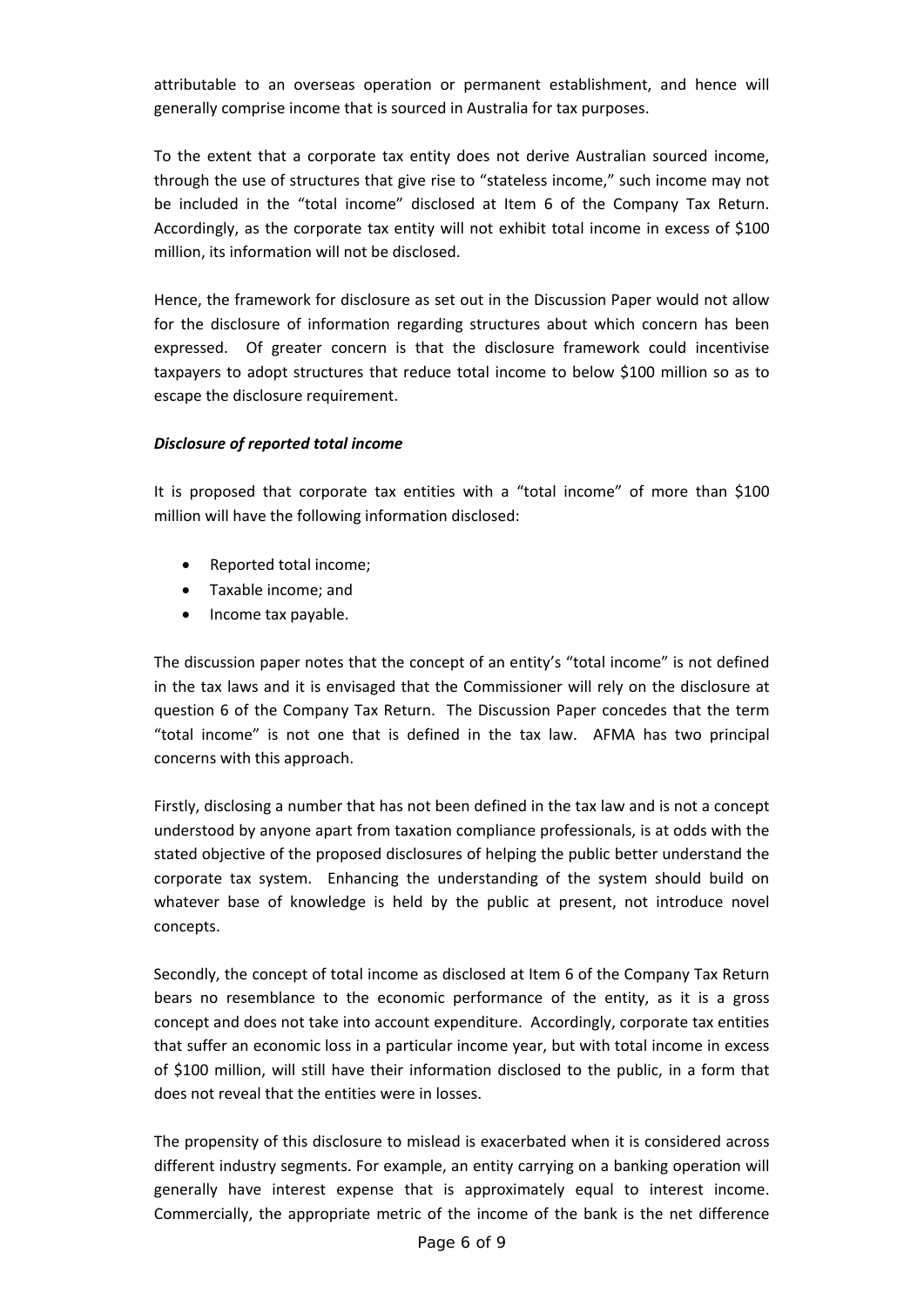between the interest income and the interest expense; however the disclosure of "total income" will only provide the income number. Clearly this has the ability to confuse without proper explanation.

## *One‐year snapshots misleading*

 There are many reasons why, even for a simple corporate entity, there will be considerable disconnect between the concepts of total income, taxable income and income tax payable. Notwithstanding the clear lack of nexus between total income and taxable income as noted above, there are also explicable reasons as to why the income tax payable does not correlate precisely to taxable income, such as the claiming of foreign income tax offsets and research & development offsets. Further, in a particular income year, a corporate tax entity may recoup prior year losses, which will reduce taxable income and income tax payable.

 Merely disclosing total income, taxable income and income tax payable for a particular income year would exacerbate the misleading nature of the disclosures and, in AFMA's view. To the extent that disclosures are required, AFMA would advocate the disclosure of rolling three or five year disclosures that would portray a more meaningful view of the entity's tax profile.

## *Application to tax consolidated groups*

 The Discussion Paper does not elaborate on how the proposed disclosures are to be made with reference to entities that are within a Tax Consolidated Group. In particular, the Discussion Paper states that "the Commissioner would publish [the] Australian Business Number (ABN) and name."

 Under the Tax Consolidation regime, the head company of the tax consolidated group lodges the tax return for the group. In this instance, it will be the ABN of the head company of the group that is disclosed to the ATO.

 It may be case that the head company of the consolidated group does not have "total income" in excess of \$100 million and it may further be the case that none of the entities within the group exceed the disclosure threshold. However, given the aggregation of the income of the group as required under the consolidation regime, disclosure may be required based on the group's total income. This would appear to create an incentive not to enter into the consolidation regime and rather lodge a return on a standalone basis so as to prevent disclosure.

 Consolidated groups, and particularly Multiple Entry Consolidated Groups, may operate on a diversified basis and could potentially include a number of discrete businesses (which may or may not have total income in excess of \$100 million on a standalone basis). Hence, disclosing the name and the ABN of the head company of the consolidated group is unlikely to provide the public with any meaningful information regarding the tax profile of the underlying business(es) and may lead to further confusion.

 If it is the intention that the disclosures are to be made on a standalone basis, notwithstanding the consolidation provisions, then the ATO would need to disclose the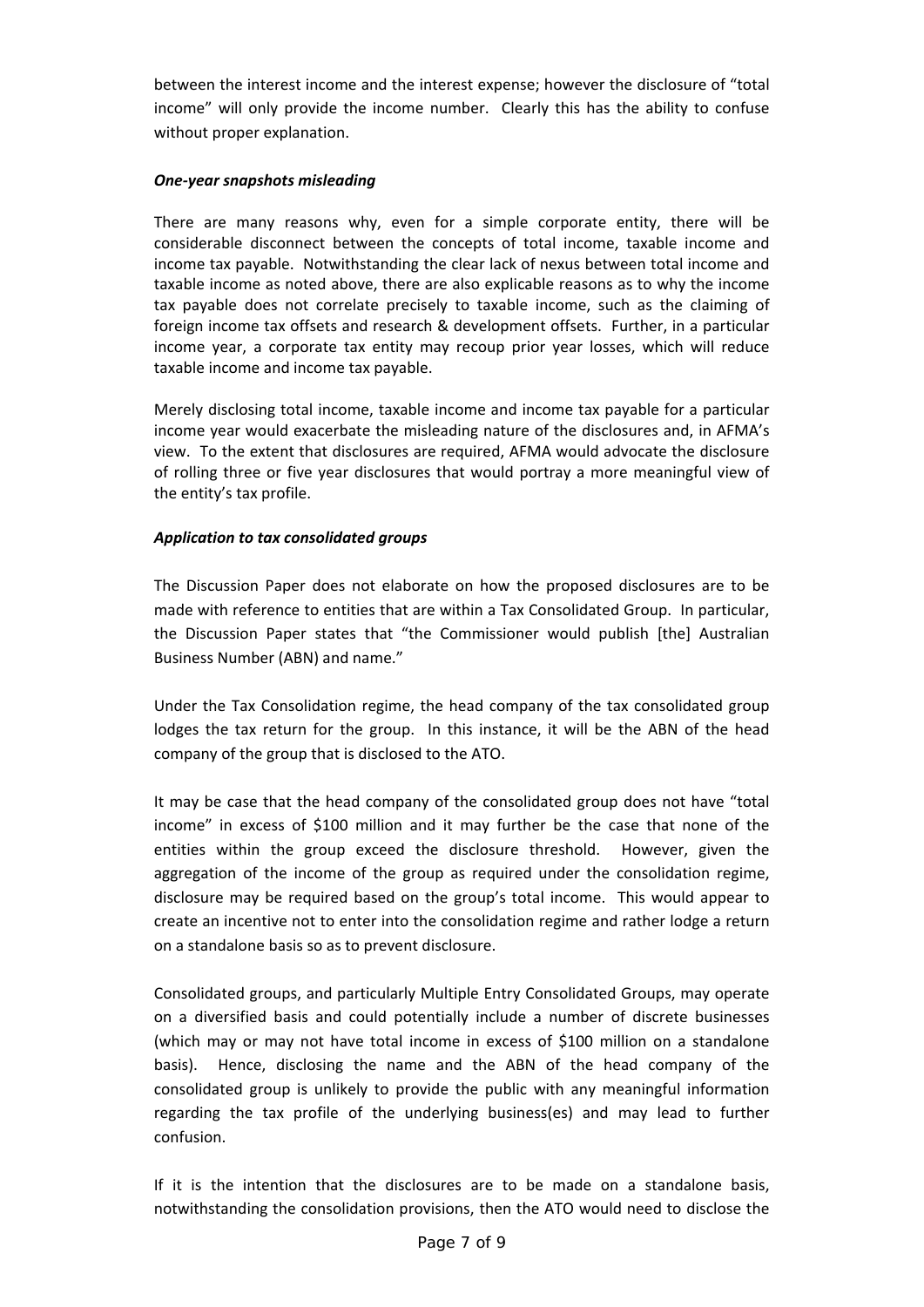relative contributions made by the subsidiary members of the consolidated group to the overall tax liability of the group. This would require an understanding of the consolidated group's tax sharing and tax funding arrangements, which are not currently provided to the ATO.

## *Application to trusts*

 It is noted that the proposed disclosure requirements only apply to "corporate tax entities," defined to include companies, corporate limited partnerships, corporate unit trusts and public trading trusts. That is, "flow‐through" trusts that are generally not taxed in their own right would appear not to have a disclosure obligation.

 There does not appear to be a sound policy basis for the exclusion of trusts, given the popularity of such vehicles in investment structures in Australia. The lack of application to trusts would appear to provide a further incentive to use such vehicles. This may affect Australian tax revenues given that trust income is generally taxed only in the hands of presently entitled beneficiaries and, which may or may not be outside Australia. Such income would be taxed in Australia on an assessment basis for a corporate taxpayer.

### *Exemption for publicly listed entities*

 Publicly listed entities (or groups of entities), such as those listed on the Australian Securities Exchange, are compelled to disclose significant taxation related information to the public to adhere to periodic disclosure requirements. In particular, such entities are required to reconcile the accounting profit to the taxable income that results in the total average effective tax rate for the entity/group. This may require the disclosure of the tax rate effects of the following:

- Exempt income;
- Non‐deductible expenses;
- Impairment of goodwill;
- Tax losses;
- Overseas tax rate differentials; and
- Changes in tax rate.

 Clearly such disclosures are above and beyond those proposed by the Discussion Paper. Accordingly, AFMA submits that entities (or groups of entities) that are listed on an Approved Exchange should be exempted from the disclosure requirements.

# *Exemption for entities under Annual Compliance Agreements*

 An Annual Compliance Arrangement (**ACA**) is an ATO compliance product that is available to "key risk" taxpayers. For the purposes of AFMA's submission, it is reasonable to assume that corporate tax entities with a total income in excess of \$100 million would represent "key risk" taxpayers and hence be eligible for an ACA.

 The ACA framework involves the ATO adopted an assurance based approach to the tax affairs of the entity and requires the ATO to understand the governance processes and risks associated with the entity's taxation affairs. The ATO is able to provide real‐time sign‐off such that the entity that has entered into the ACA is provided practical certainty as to the taxation outcomes.